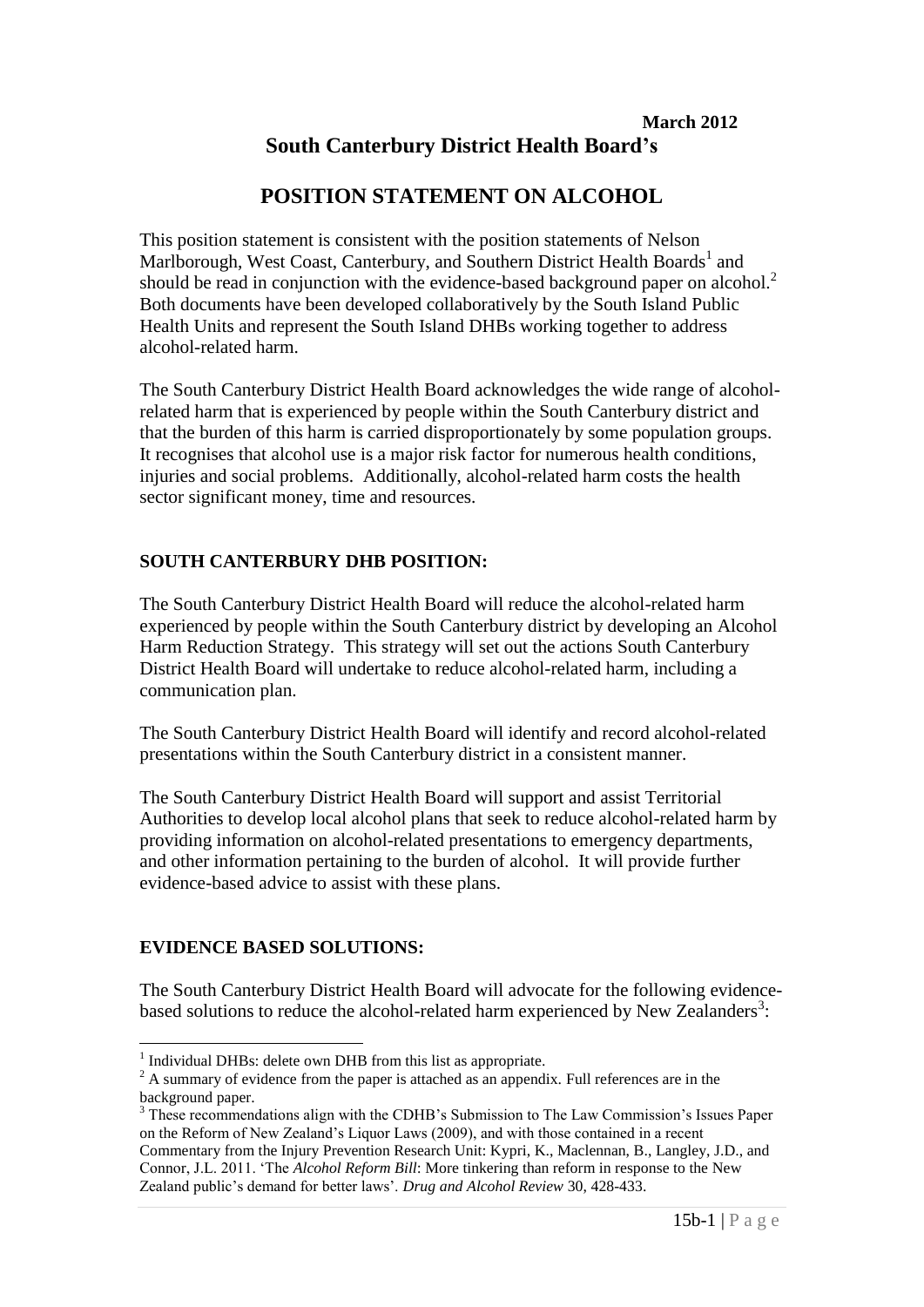### **Raise alcohol prices**

- Increase levels of excise tax on alcohol by at least 50%
- Adjust excise tax so that alcohol products taxed directly on level of ethanol
- Use revenue from increase in excise tax to reduce harm amongst high-risk consumers
- Set minimum retail price for alcohol (per alcohol unit)

## **Raise the alcohol purchase age**

- Restore alcohol purchase age to 20 years for both on-licences and off-licences
- Ensure enforcement of minimum purchase age
- Additionally, make it an offence for an adult other than a parent/guardian to supply alcohol to a child; and require parents/guardians who supply alcohol to their child to supervise the consumption of that alcohol

## **Reduce alcohol accessibility**

- Restrict on-licences from selling alcohol after 2am
- Restrict off-licences to selling alcohol between 8am and 10pm
- Restrict convenience stores / dairies from selling alcohol
- Tighten law on granting of liquor licences provide further grounds to refuse licences (e.g. detrimental social impact to community)
- Tighten restrictions on numbers of outlets in a given area

## **Reduce marketing and advertising of alcohol**

- Ban alcohol sponsorship of sporting and cultural events
- Ban advertising of alcohol from television and cinema
- Advertising of alcohol to convey only basic information about the product
- Put health warning labels on alcohol products
- Ensure alcoholic beverages are labelled with ingredient and nutritional information
- Prohibit marketing of alcohol to youth

## **Reduce legal blood-alcohol limits for drivers**

 Lower the legal blood alcohol (BAC) limit from 80mg/100ml blood to 50mg/100ml blood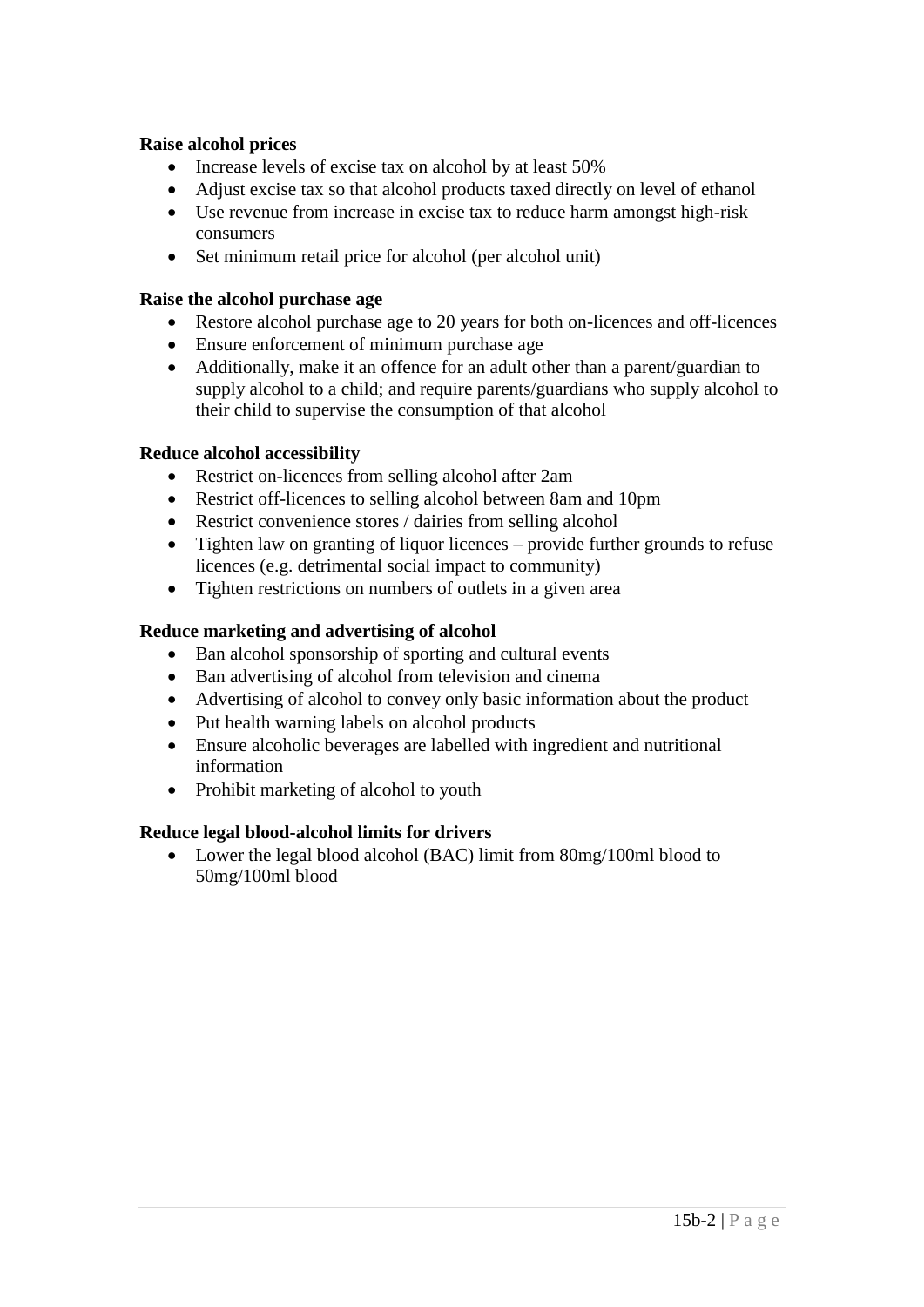# **APPENDIX: Summary of Evidence**

# **Alcohol Related Harm:**

Alcohol use is a major risk factor for numerous health conditions, injuries and social problems, causing approximately 4% of deaths worldwide and (in 2000) 3.9% of all deaths in New Zealand. Much acute harm results from intoxication and includes: road traffic injuries and fatalities, burns, falls, drowning, poisoning, foetal alcohol spectrum disorder, assault, self-inflicted injury, suicide and homicide.

### **Biological effects of alcohol**

Alcohol affects the brain. It alters the mood and impairs memory and psychomotor function. People who consume alcohol are less inhibited and therefore more likely to take risks and behave aggressively, leading to motor vehicle accidents and other injuries. Alcohol use is linked to a wide range of major diseases, including: heart disease, cancer, psychiatric and neurological conditions, gastrointestinal disease, and birth defects including foetal alcohol syndrome. It also contributes to diabetes, sleep disorders, and infectious diseases such as pneumonia and tuberculosis.

Unborn children and adolescents are particularly vulnerable to the effects of alcohol. Unborn children exposed to alcohol are at high risk of problems with memory, language, attention, learning, visuo-spatial ability, fine and gross motor skills, and social and adaptive functioning. Adolescent brains are still developing and therefore vulnerable to alcohol toxicity, addictive problems and psychiatric disorders.

### **Alcohol-related harm**

Alcohol contributes to crime in New Zealand. Nearly half of all homicides in New Zealand between 1999 and 2008 involved alcohol. A third of all offenders in the year 2007/08 had consumed alcohol. Drink driving causes substantial harm - 27% of drivers in all fatal crashes between 2007 and 2009 were reported as having consumed alcohol.

Social harm results from alcohol: reportedly 12.2% of adults experienced harmful effects on friendships, social life, home life, work/study/employment opportunities, financial position, and legal problems or difficulty learning from their own drinking in the past year.

The economic cost of alcohol-related harm in New Zealand is significant. Harmful alcohol use in 2005/06 alone cost New Zealand an estimated \$4,794 million of diverted resources and lost welfare.

### **Alcohol-related harm and population groups**

Alcohol-related harm is experienced variably throughout the population. Men have a higher rate of alcohol-related mortality than women and Māori have a higher rate than non-Māori. Evidence clearly demonstrates that Māori suffer disproportionately from a wide range of alcohol-related harms compared to non-Māori. New Zealanders with lower socioeconomic status also bear a disproportionate burden of alcohol-related harm. Children are particularly vulnerable to alcohol-related harm caused by the drinking of other people and can suffer from increased susceptibility to child abuse, neglect and witnessing family violence if caregivers have an alcohol problem.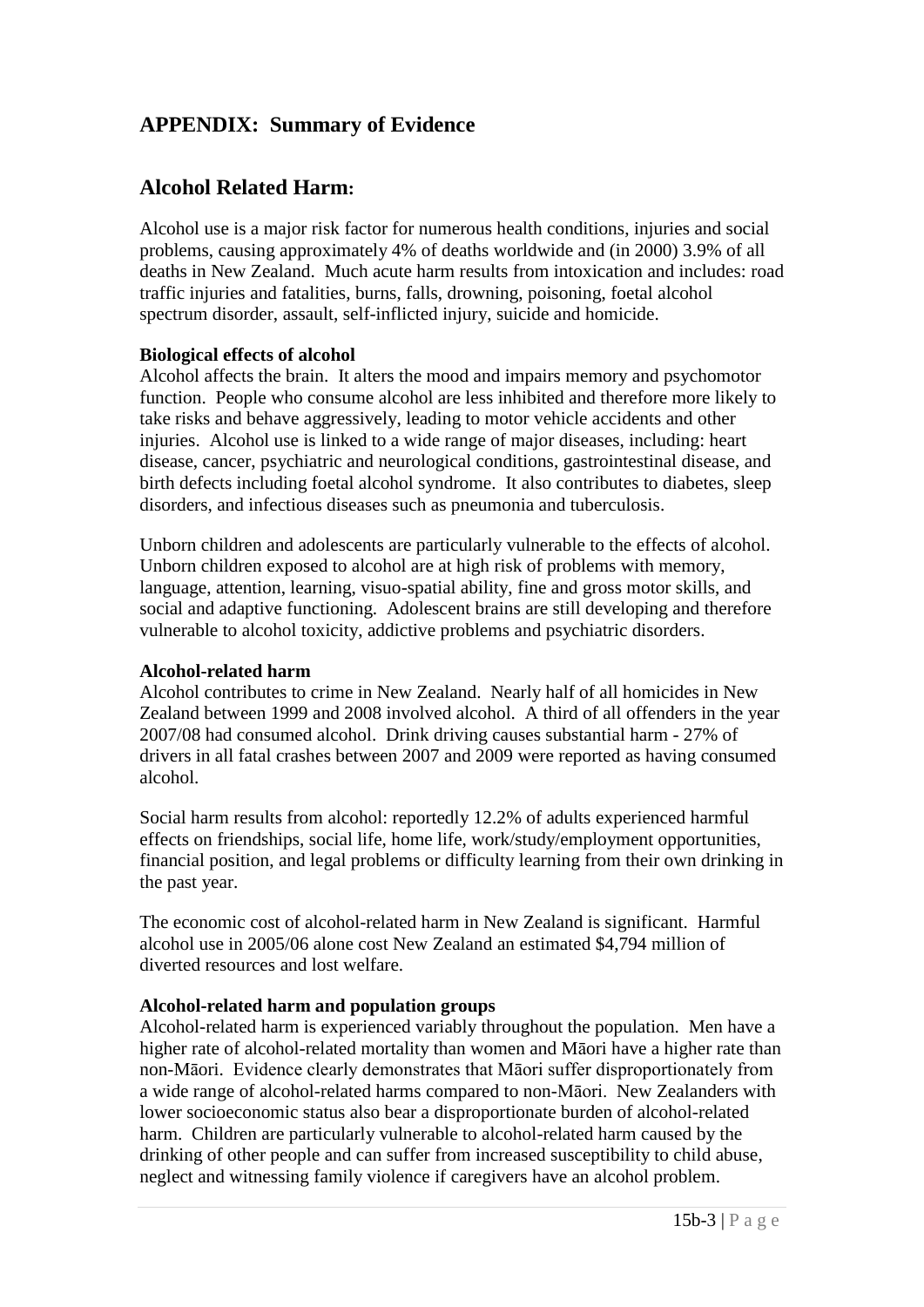### **Cost of alcohol-related harm to the health sector**

Alcohol-related harm in New Zealand costs the health sector significant money, time and resources. Intoxicated patients also impact negatively on staff and other patients. An estimated 35% of injury-based emergency department presentations are alcoholrelated. From 1 November 2010 to 29 October 2011 892 patients were seen in Dunedin Hospital Emergency Department for alcohol-related presentations. The average length of stay for these patients was 4.5 hours, with an average cost to Southern District Health Board of \$1,000 per person.

# **NZ Drinking Pattern:**

### **Alcohol is widely available in NZ**

Alcohol is easily accessible from a wide variety of outlets and to anyone over the age of 18. It can be purchased 24 hours a day, 7 days a week and on most days of the year. Alcohol can be consumed either on the premises (on-licences) in bars, restaurants, cafes, hotels, pubs and individual clubs or at special functions; or off the premises (off-licences) when purchased from liquor stores, supermarkets, grocery stores or dairies. Alcohol is more widely available now than in the past: in 2010 the number of places which held liquor licences was 14,424; this has increased from 6,295 in 1990. It is inexpensive: reportedly, in 2010, 3 litres of cask wine could be purchased (on special) for as little as \$16.99.

#### **Drinking patterns in NZ**

According to recent surveys, most New Zealanders (85%) drink at least some alcohol. At least two-thirds of those surveyed in 2007/08 drank once a week. Of people surveyed, nearly two-thirds of all people drank to excess at least once a year and one in ten did so at least once a week. Harmful drinking is more common amongst Māori, Pacific and young people. New Zealanders tolerate excess drinking – less than half surveyed agreed that "It is never O.K. to get drunk" and over one quarter agreed that it is "O.K. to get drunk as long as it's not everyday". A third of those surveyed started drinking at around the age of 14.

#### **How the current law impacts upon these drinking patterns**

The Sale of Liquor Act (1989) has liberalised the sale of alcohol, allowing it to be sold widely, including from supermarkets and over a 24 hour period. Since 1999 (with an amendment to the Act), the purchase age has dropped to 18 (from 20 years), beer has become available in supermarkets and alcohol can be purchased on Sundays. District Licensing Authorities (DLAs) in each local area grant and renew licenses and stipulate opening times. Licensing Inspectors check that premises within their area comply with regulations (e.g. not selling to those who are already intoxicated). The Resource Management Act (1991) legislates how local communities manage the use of land, which requires that a District Plan be put into place and complied with. The Local Government Amendment Act 2001 allows local authorities to impose liquor bans, banning alcohol in public places at certain times. The Land Transport Amendment Act (2011) has lowered the blood alcohol concentration (BAC) limit for drivers under 20 years to zero. The limit for drivers over 20 years is 80mg per 100ml blood.